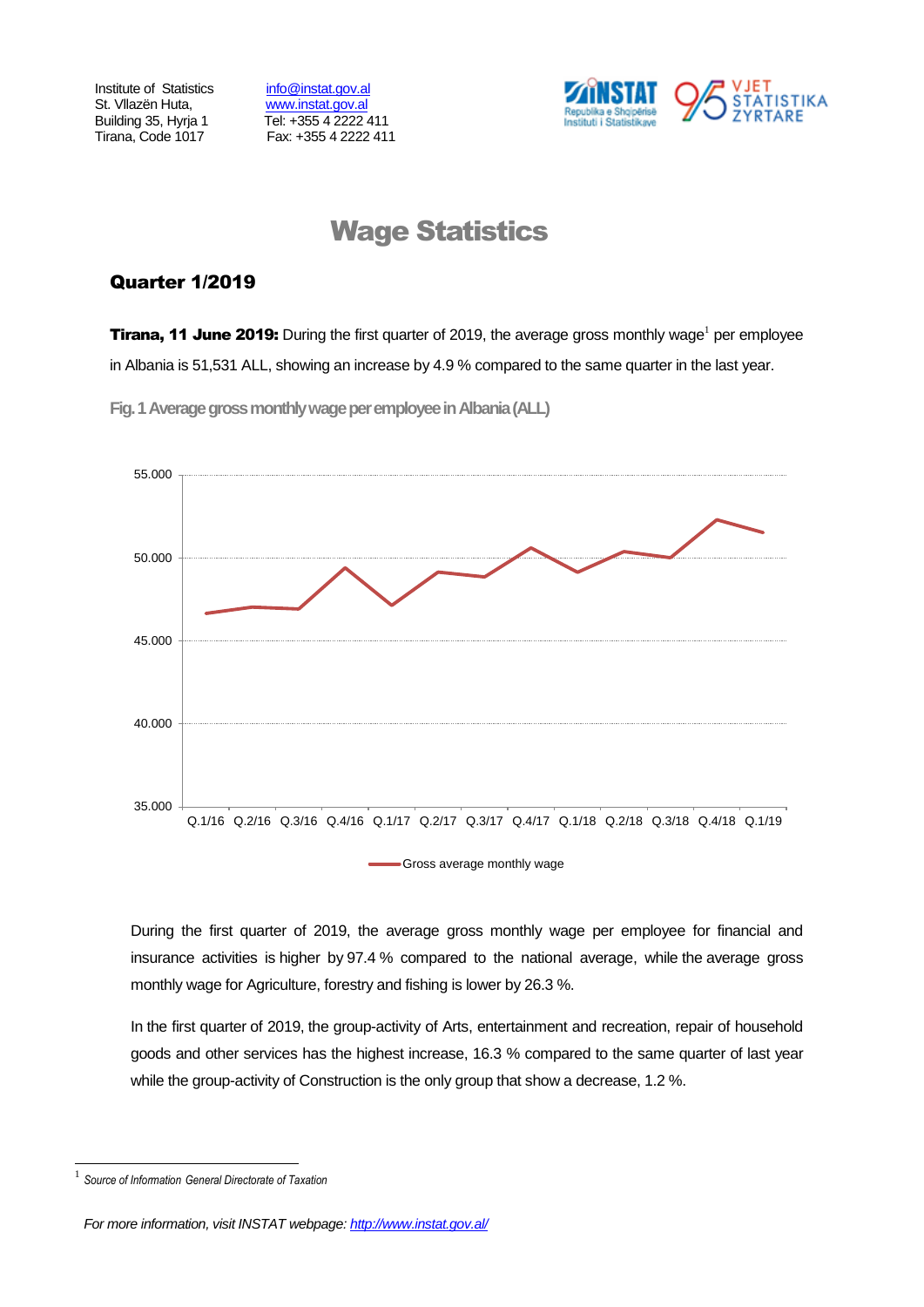#### **Fig. 2 Average gross monthly wage by economic activities(ALL)**



During the first quarter of 2019, the average gross monthly wage for Managers is higher by 87.6 % compared to the national average, while for Services and Sales Workers is lower by 37.2 %.

In the first quarter 2019, the group-occupation of Clerical Support Workers has the highest increase, 8.1 % compared to the same quarter of 2018, while the group-occupation of workers in Armed Forces has the highest decrease,0.4 %.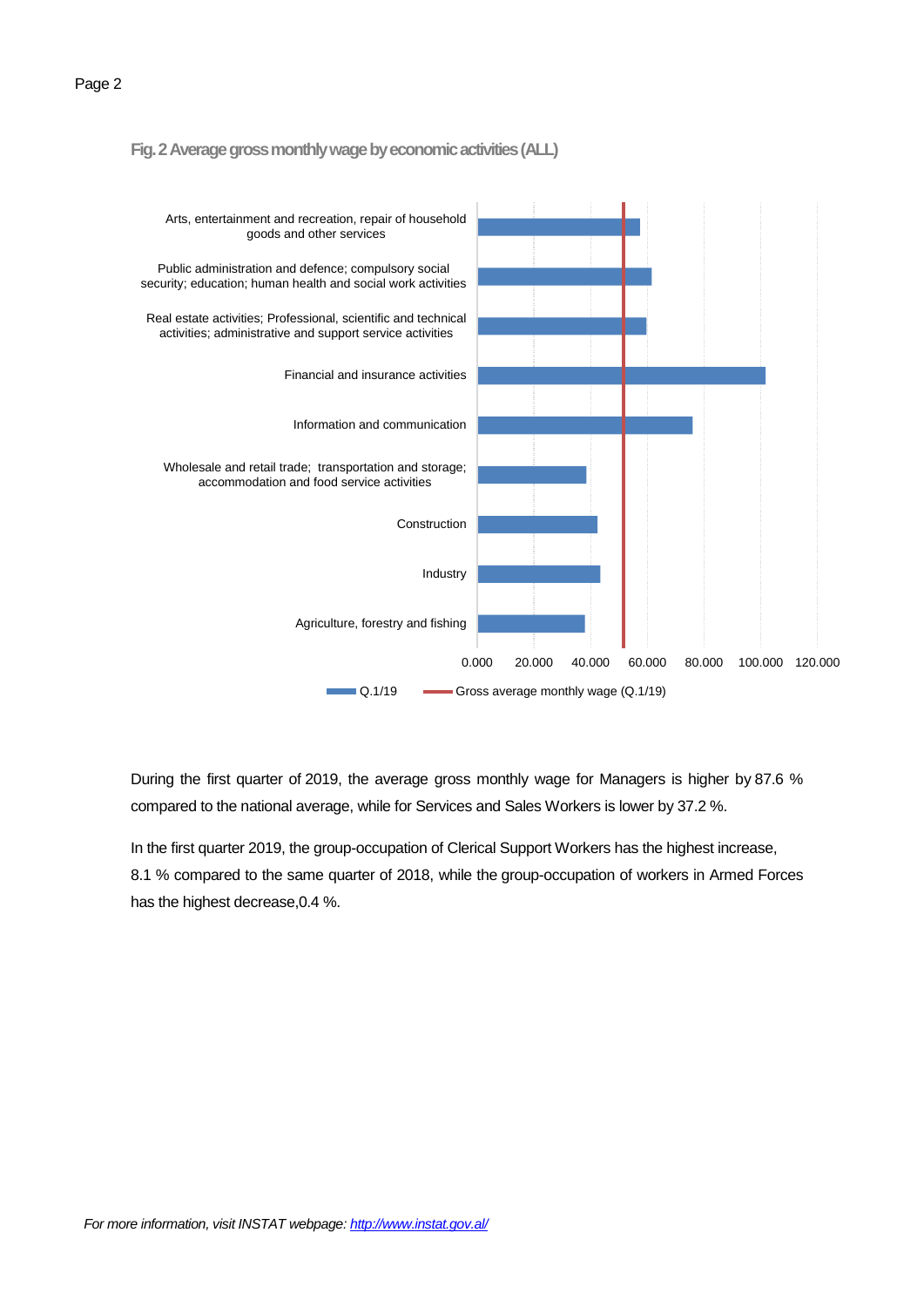## **Fig. 3Average gross monthly wage by group-occupations(ALL)**



# **Tab. 1 Average gross monthly wage per employee and approved minimum wage**

| <b>Description</b>                                     | Q.1/16 | Q.2/16 | Q.3/16 | Q.4/16 | O.1/17 | Q.2/17 | Q.3/17 | Q.4/17 | Q.1/18 | Q.2/18 | Q.3/18 | Q.4/18 | Q.1/19 |
|--------------------------------------------------------|--------|--------|--------|--------|--------|--------|--------|--------|--------|--------|--------|--------|--------|
| Average gross monthly wage per<br>employee             | 46.664 | 47.038 | 46.933 | 49,409 | 47.143 | 49.150 | 48.863 | 50.614 | 49.145 | 50.392 | 50.015 | 52.312 | 51.531 |
| Average monthly wage per<br>employee in public sector  | 54.300 | 54.500 | 54.550 | 54.600 | 56.500 | 60.500 | 60.650 | 61.600 | 59.728 | 60.595 | 60.494 | 63.276 | 61.384 |
| Average monthly wage per<br>employee in private sector | 42.846 | 43.161 | 42.851 | 45.792 | 42.853 | 43.997 | 43.630 | 45.63  | 44.796 | 45.667 | 45.274 | 47.299 | 46,982 |
| Approved minimum wage                                  | 22.000 | 22.000 | 22.000 | 22.000 | 22,000 | 24.000 | 24.000 | 24.000 | 24,000 | 24.000 | 24.000 | 24.000 | 26.000 |

*Source of information: INSTAT's calculation based on the data provided by General Directorate of Taxation, social insurance contributors*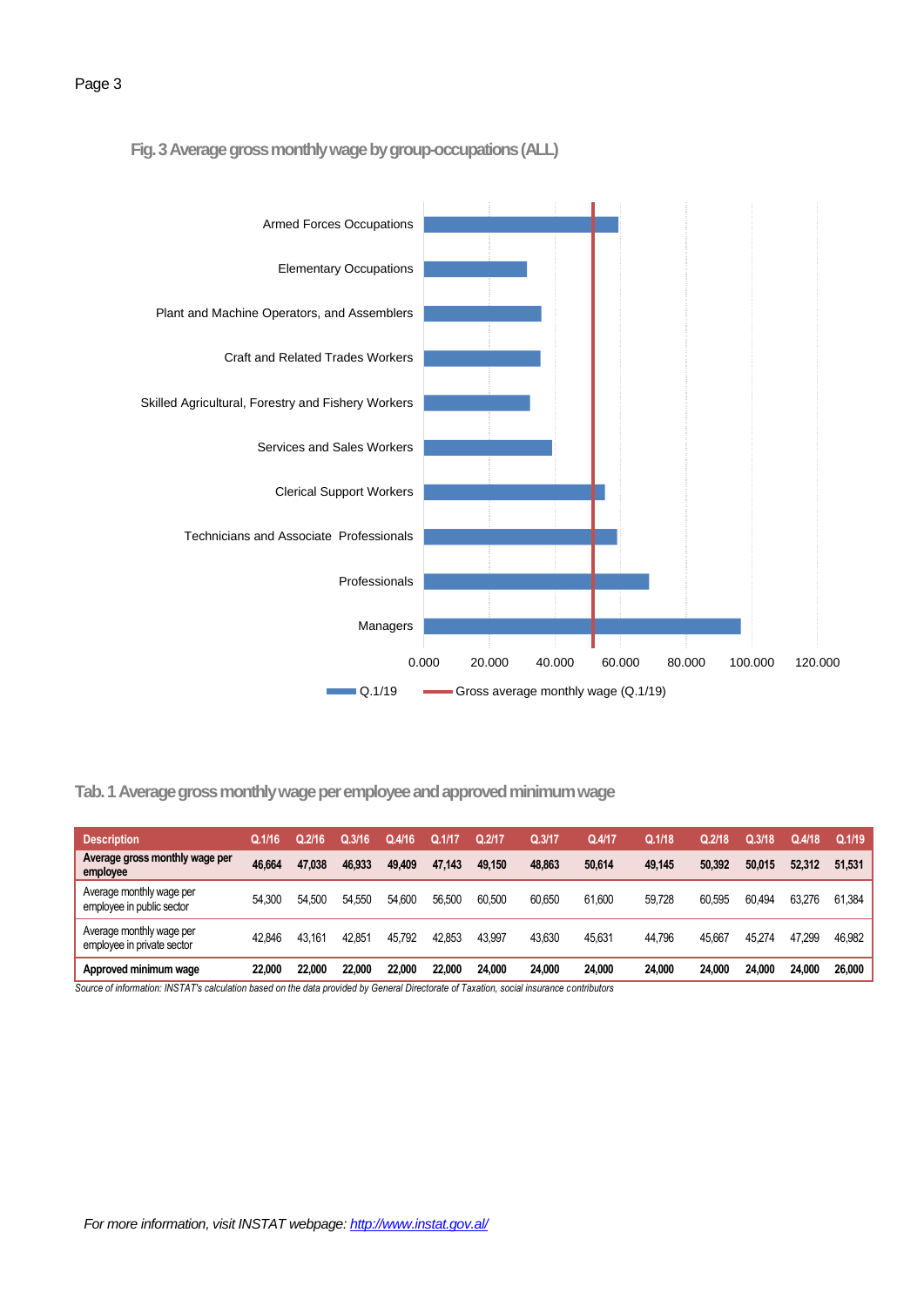**Tab.2 Average gross monthly wage per employee by economic activity**

| <b>NACE Rev2</b><br>(sections) | <b>Economic activity by</b><br><b>NACE Rev2</b>                                                                                      | Q.1/16 | Q.2/16  | Q.3/16 | Q.4/16  | Q.1/17 | Q.2/17  | Q.3/17 | Q.4/17  | Q.1/18  | Q.2/18  | Q.3/18  | Q.4/18  | Q.1/19 |
|--------------------------------|--------------------------------------------------------------------------------------------------------------------------------------|--------|---------|--------|---------|--------|---------|--------|---------|---------|---------|---------|---------|--------|
|                                | <b>Total</b>                                                                                                                         | 46,664 | 47,038  | 46,933 | 49,409  | 47,143 | 49.150  | 48.863 | 50,614  | 49,145  | 50,392  | 50,015  | 52,312  | 51,532 |
| A                              | Agriculture, forestry and<br>fishing                                                                                                 | 32.889 | 33,944  | 34,292 | 35,065  | 34.621 | 36,657  | 36.489 | 37.187  | 36,822  | 36.961  | 36,334  | 37,343  | 37,956 |
| B, C, D, E                     | Industry                                                                                                                             | 39.500 | 39.158  | 40.193 | 42.451  | 39.247 | 39.688  | 39,911 | 42,615  | 41,023  | 41.464  | 41.711  | 44.672  | 43,463 |
| F                              | Construction                                                                                                                         | 41,239 | 40,827  | 41,042 | 44,225  | 42,394 | 42,612  | 43,354 | 44,015  | 43,630  | 43,654  | 43,749  | 43,475  | 42,428 |
| G, H, I                        | Wholesale and retail trade:<br>transportation and storage;<br>accommodation and food<br>service activities                           | 33,276 | 33.622  | 33.545 | 35.483  | 33.553 | 34,560  | 34,788 | 35.501  | 35,375  | 36,561  | 36,555  | 38,292  | 38,558 |
| J                              | Information and<br>communication                                                                                                     | 71.377 | 78,884  | 71,051 | 79,757  | 69.591 | 77,004  | 72,284 | 74,782  | 71,497  | 78.423  | 75,597  | 77,719  | 76,037 |
| K                              | Financial and insurance<br>activities                                                                                                | 96,760 | 107,133 | 95,314 | 106,047 | 95,403 | 111,199 | 96,523 | 111,368 | 100,455 | 114,162 | 100,609 | 111.626 | 101,73 |
| L, M, N                        | Real estate activities;<br>Professional, scientific and<br>technical activities;<br>administrative and support<br>service activities | 54.510 | 51,943  | 53.151 | 56,547  | 54,494 | 54,729  | 56,086 | 58,355  | 57,819  | 58,247  | 59,157  | 60,807  | 59,726 |
| O.P. Q                         | Public administration and<br>defense; compulsory social<br>security; education; human<br>health and social work<br>activities        | 55.432 | 55.746  | 56,278 | 57,073  | 56.666 | 60.403  | 60.826 | 61.755  | 60.306  | 60.756  | 61.103  | 62.070  | 61,554 |
| R.S.T.U                        | Arts, entertainment and<br>recreation, repair of<br>household goods and other<br>services                                            | 44.749 | 45.430  | 45.673 | 49.005  | 47.515 | 49.528  | 49.186 | 51.301  | 49.349  | 49.740  | 49.168  | 56.560  | 57,402 |

Source of information: INSTAT's calculation based on the data provided by General Directorate of Taxation, social insurance contributors

### **Tab.3Average gross monthly wage per employee by group-occupations**

| <b>Group-occupations ISCO-08</b>                      | Q.1/16 | Q.2/16 | Q.3/16 | Q.4/16 | Q.1/17 | Q.2/17 | Q.3/17 | Q.4/17 | Q.1/18 | Q.2/18  | Q.3/18 | Q.4/18  | Q.1/19 |
|-------------------------------------------------------|--------|--------|--------|--------|--------|--------|--------|--------|--------|---------|--------|---------|--------|
| <b>Total</b>                                          | 46,664 | 47,038 | 46,933 | 49,409 | 47,143 | 49,150 | 48,863 | 50,614 | 49,145 | 50,392  | 50,015 | 52,312  | 51,532 |
| Managers                                              | 93,982 | 96,513 | 95,383 | 97,838 | 91,777 | 97,165 | 93,109 | 99,371 | 96,166 | 100,035 | 97,297 | 101.886 | 96,656 |
| Professionals                                         | 64,098 | 63,906 | 63,841 | 66,616 | 63,616 | 66,561 | 66,469 | 68,471 | 66,097 | 67,491  | 68,024 | 70,032  | 68,667 |
| Technicians and Associate<br>Professionals            | 51,406 | 51,344 | 51,499 | 54,246 | 52,453 | 54,028 | 53,824 | 55,954 | 54,650 | 55,562  | 56,168 | 59,932  | 58,923 |
| <b>Clerical Support Workers</b>                       | 45,977 | 46,872 | 47,335 | 51,078 | 49,051 | 50,219 | 51,133 | 53,041 | 51,082 | 51,758  | 52,981 | 56,312  | 55,213 |
| Services and Sales Workers                            | 34,319 | 34,473 | 34,533 | 36,011 | 35,209 | 37,021 | 37,123 | 37,924 | 37,770 | 38,077  | 37,040 | 38,235  | 39,081 |
| Skilled Agricultural, Forestry and Fishery<br>Workers | 26,841 | 27,728 | 28,285 | 28,104 | 28,104 | 29,918 | 30,643 | 30,816 | 30,861 | 30,932  | 31,151 | 31,164  | 32,370 |
| <b>Craft and Related Trades Workers</b>               | 30,332 | 30,531 | 30,987 | 33,913 | 32,176 | 33,085 | 33,71  | 35,340 | 33,898 | 34,516  | 34,782 | 36,438  | 35,578 |
| Plant and Machine Operators, and<br><b>Assemblers</b> | 31,401 | 31,445 | 31,668 | 33,759 | 32,467 | 33,812 | 34,379 | 35,716 | 34,653 | 35,141  | 35,439 | 36,637  | 35,781 |
| Workers (Elementary Occupations)                      | 26,674 | 26,944 | 27,090 | 28,166 | 27,467 | 28,942 | 29,31  | 30,101 | 29,910 | 30,344  | 30,407 | 31,334  | 31,409 |
| Armed Forces Occupations                              | 53,368 | 53,563 | 53,797 | 55,463 | 55,029 | 58,457 | 58,318 | 60,466 | 59,613 | 59,645  | 59,087 | 59,150  | 59,379 |

*Source of information: INSTAT's calculation based on the data provided by General Directorate of Taxation, social insurance contributors*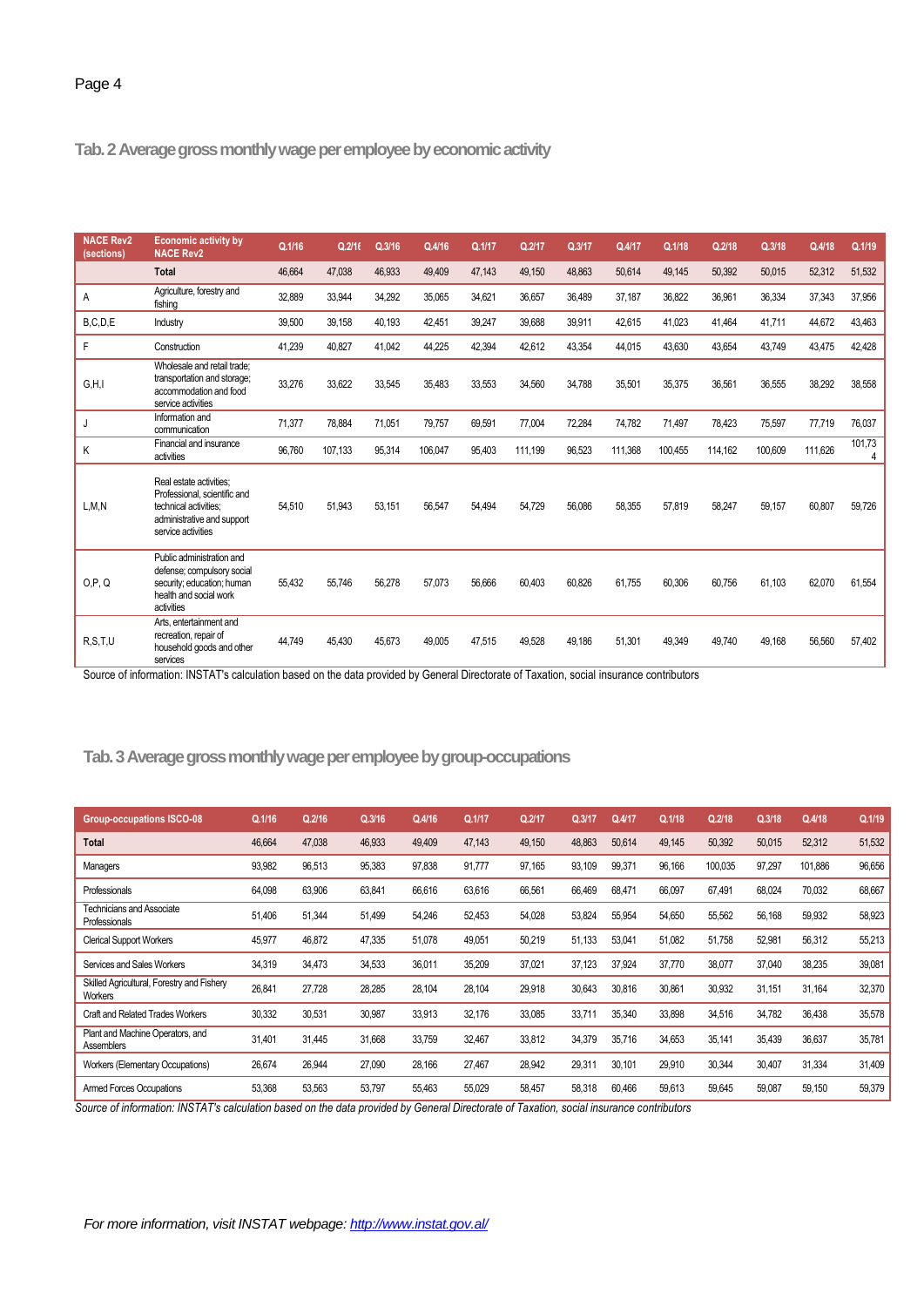# Methodology

This publication contains detailed data on the level of wages, their distribution and the change over the quarters. These statistics offer an opportunity to compare salaries in different industries and for different occupational groups. Wage statistics are also of particular importance to the monitoring of economic indicators that are used by policy-makers, employers and trade unions to assess job supply and job requirements.

#### **Legal Base**

- [Law No.17/2018 on Official Statistics](http://instat.gov.al/media/3972/law-no17-2018-on-official-statistics.pdf)
- Official Statistics National Programme 2017-2021
- Memorandum of Cooperation with the General Directorate of Taxation

#### **Source of Information**

The source of Information on wages is the General Directorate of Taxation. base to the memorandum of cooperation. Data are from the enterprises payroll (E- SIG 025 form).

This form serves to declare three types of tax liabilities:

- Social Security Contributions.
- Health Insurance Contributions
- Income from Employment of Employees.

Variables are three types: original variables from DPT. additional variables from INSTAT and derived variables. The two main variables are the number of employees and the gross wage paid to the employee.

#### **Definitions**

*Average monthly wage* - is the gross wage of an employee for the work performed per month.

This is constituted by the following elements:

- Basic wage for job performed
- Additional payment for managerial duties
- Additional payment for years at work
- Additional payment for difficult working conditions
- Other regular additional payments

Social security contributions and taxation on income are not deducted from the average monthly wage.

*Monthly minimum wage* - is the official minimum wage approved by a Decision of the Council of Ministers.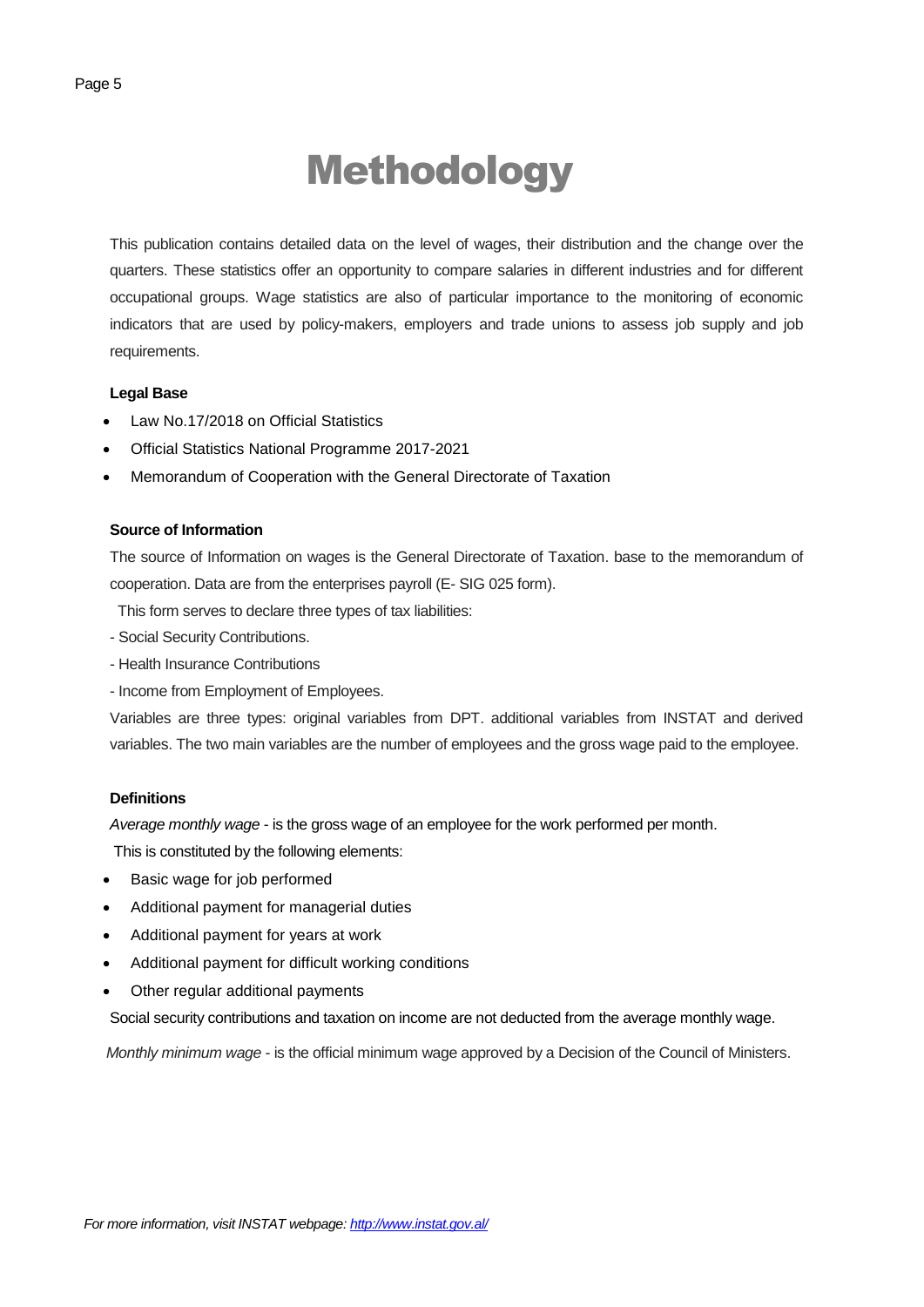# **Classifications**

 The classification of enterprises is done according to the Nomenclature of Economic Activities, NACE Rev. 2 as follows:

| Nace Rev2.<br>(Sections) | <b>Description</b>                                                                                                         |
|--------------------------|----------------------------------------------------------------------------------------------------------------------------|
| A                        | Agriculture. forestry and fishing                                                                                          |
| B                        | Mining and quarrying                                                                                                       |
| C                        | Manufacturing                                                                                                              |
| D                        | Electricity. gas. steam and air conditioning supply                                                                        |
| Е                        | Water supply; sewerage. waste management and remediation activities                                                        |
| F                        | Construction                                                                                                               |
| G                        | Wholesale and retail trade; repair of motor vehicles and motorcycles                                                       |
| н                        | Transportation and storage                                                                                                 |
|                          | Accommodation and food service activities                                                                                  |
| J                        | Information and communication                                                                                              |
| K                        | Financial and insurance activities                                                                                         |
|                          | Real estate activities                                                                                                     |
| M                        | Professional, scientific and technical activities                                                                          |
| N                        | Administrative and support service activities                                                                              |
| $\mathbf{o}$             | Public administration and defense; compulsory social security                                                              |
| P                        | Education                                                                                                                  |
| Q                        | Human health and social work activities                                                                                    |
| R                        | Arts, entertainment and recreation                                                                                         |
| s                        | Other service activities                                                                                                   |
| т                        | Activities of households as employers; undifferentiated goods- and services-producing activities of households for own use |
| U                        | Activities of extraterritorial organizations and bodies                                                                    |

# *•* Classification of occupations is done according to International Classification of Occupations, ISCO-08 as follows:

| ISCO 08 |                      | <b>Description</b>                                          |
|---------|----------------------|-------------------------------------------------------------|
| 1.      | <b>Managers</b>      |                                                             |
| 11      |                      | Chief executives. senior officials and legislators          |
| 12      |                      | Administrative and commercial managers                      |
| 13      |                      | Production and specialized services managers                |
| 14      |                      | Hospitality. retail and other services managers             |
| 2.      | <b>Professionals</b> |                                                             |
| 21      |                      | Science and engineering professionals                       |
| 22      |                      | Health professionals                                        |
| 23      |                      | Teaching professionals                                      |
| 24      |                      | Business and administration professionals                   |
| 25      |                      | Information and communications technology professionals     |
| 26      |                      | Legal. social and cultural professionals                    |
| 3.      |                      | Technicians and associate professionals                     |
| 31      |                      | Science and engineering associate professionals             |
| 32      |                      | Health associate professionals                              |
| 33      |                      | Business and administration associate professionals         |
| 34      |                      | Legal. social. cultural and related associate professionals |
| 35      |                      | Information and communications technicians                  |
| 4.      |                      | <b>Clerical support workers</b>                             |
| 41      |                      | General and keyboard clerks                                 |
| 42      |                      | Customer services clerks                                    |